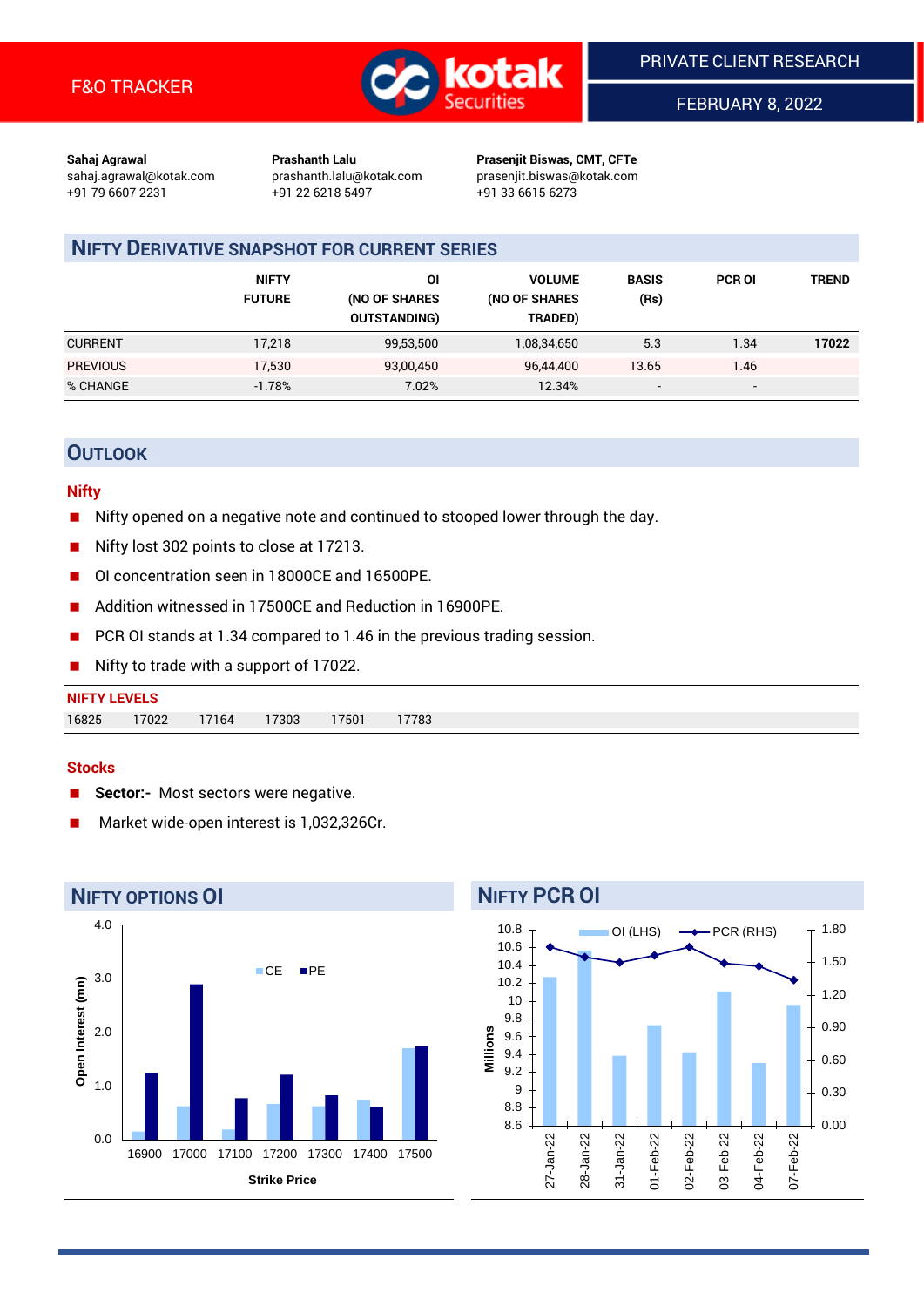# **FUTURE STATISTICS**

# **OI INCREASE**

| <b>SYMBOL</b>     | ΟI     | ΟI          | <b>PRICE CHG</b> |
|-------------------|--------|-------------|------------------|
|                   | $(\%)$ | (SHARES)    | $(\%)$           |
| AARTIIND          | 29.9%  | 31,81,550   | $-0.3%$          |
| <b>LUPIN</b>      | 25.0%  | 1,01,40,500 | $-7.7%$          |
| <b>GNFC</b>       | 18.0%  | 30,57,600   | 13.3%            |
| <b>HONAUT</b>     | 15.6%  | 9,690       | 0.7%             |
| <b>HINDCOPPER</b> | 15.2%  | 1,69,72,100 | 2.7%             |
| <b>MFSL</b>       | 15.1%  | 17,56,950   | $-1.7%$          |
| <b>ESCORTS</b>    | 8.7%   | 70,54,300   | $-0.6%$          |
| <b>CROMPTON</b>   | 7.8%   | 30,58,000   | $-0.8%$          |
| <b>IRCTC</b>      | 7.3%   | 1,01,46,500 | $-2.4%$          |
| <b>CHOLAFIN</b>   | 6.8%   | 79,45,000   | $-3.8%$          |

| <b>OI DECREASE</b> |          |             |                  |
|--------------------|----------|-------------|------------------|
| <b>SYMBOL</b>      | ΟI       | ΟI          | <b>PRICE CHG</b> |
|                    | (%)      | (SHARES)    | $(\%)$           |
| <b>FEDERALBNK</b>  | $-11.5%$ | 8,63,40,000 | 0.6%             |
| <b>MARICO</b>      | $-7.5%$  | 82,63,000   | 0.2%             |
| <b>GUJGASLTD</b>   | $-6.6%$  | 20,93,750   | 1.3%             |
| ABFRL              | $-6.1%$  | 1,54,12,800 | $-1.6%$          |
| <b>JKCEMENT</b>    | $-5.6%$  | 2,88,225    | $-0.2%$          |
| <b>PERSISTENT</b>  | $-5.0%$  | 3,95,850    | $-1.5%$          |
| <b>AXISBANK</b>    | $-4.7%$  | 4,09,08,000 | $-1.1%$          |
| <b>DABUR</b>       | $-3.8%$  | 1,11,21,250 | $-0.4%$          |
| <b>OBEROIRLTY</b>  | $-3.7%$  | 25,87,200   | $-3.1%$          |
| <b>M&amp;MFIN</b>  | $-3.7%$  | 3,94,36,000 | 0.7%             |

# **CASH STATISTICS**

| <b>TOP VOLUMES</b> |                      |              |              |  |  |  |  |  |
|--------------------|----------------------|--------------|--------------|--|--|--|--|--|
| <b>SYMBOL</b>      | <b>TRADED SHARES</b> | <b>VALUE</b> | <b>CLOSE</b> |  |  |  |  |  |
|                    | (QTY)                | (IN LAKHS)   |              |  |  |  |  |  |
| <b>SBIN</b>        | 5,22,89,545          | 2,81,470     | 533          |  |  |  |  |  |
| <b>BANKBARODA</b>  | 17,72,98,544         | 2,01,472     | 113          |  |  |  |  |  |
| <b>TATASTEEL</b>   | 1,45,10,525          | 1,73,301     | 1,183        |  |  |  |  |  |
| <b>ICICIBANK</b>   | 1,46,59,368          | 1,15,922     | 786          |  |  |  |  |  |
| <b>RELIANCE</b>    | 49,44,725            | 1,15,256     | 2,317        |  |  |  |  |  |
| <b>HDFCBANK</b>    | 61,34,021            | 90,696       | 1,468        |  |  |  |  |  |
| <b>HDFC</b>        | 36,64,108            | 89,806       | 2,428        |  |  |  |  |  |
| <b>AXISBANK</b>    | 1,09,39,179          | 86,738       | 790          |  |  |  |  |  |
| <b>TATAPOWER</b>   | 3,27,70,930          | 83,202       | 252          |  |  |  |  |  |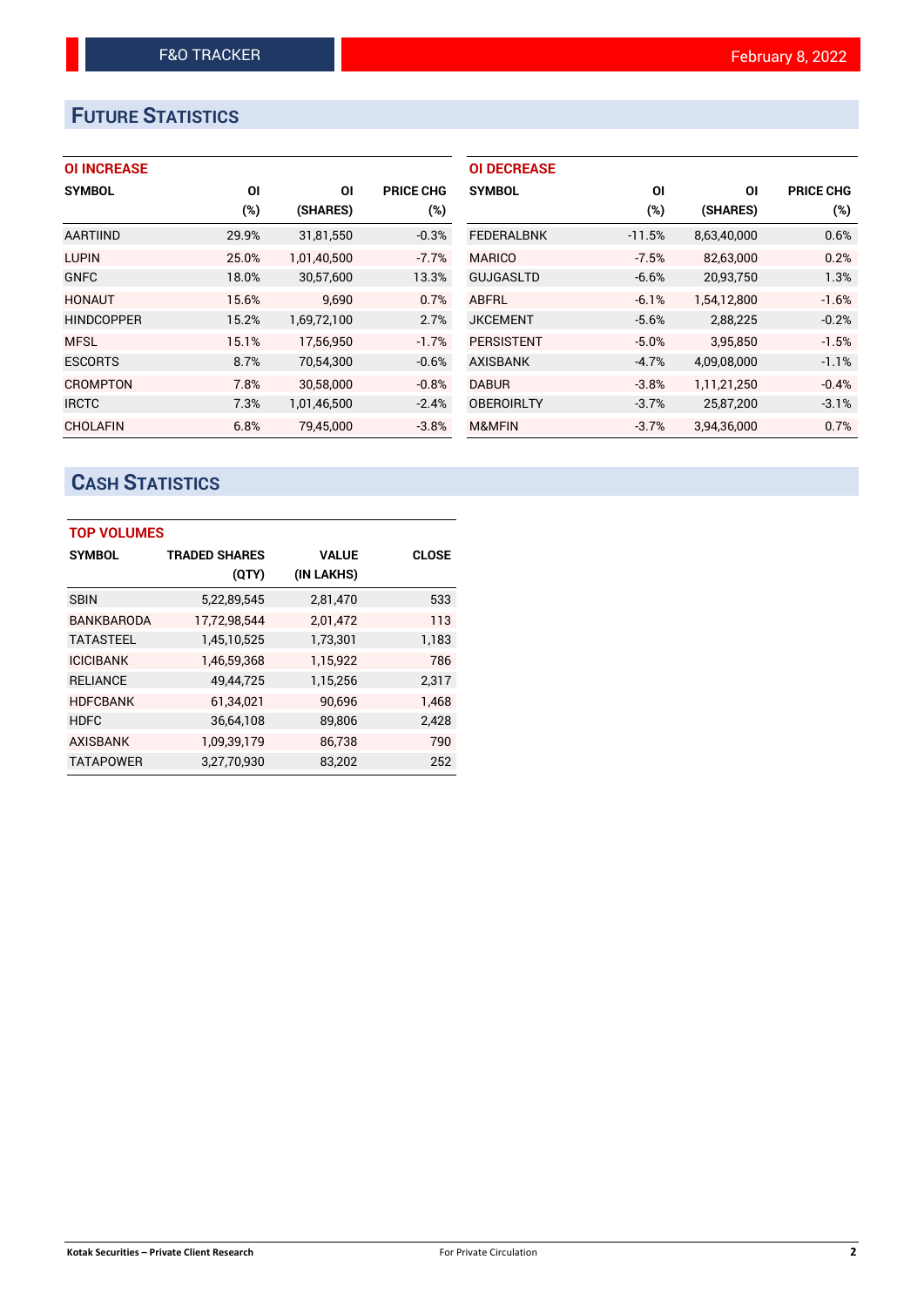# **OPTION STATISTICS**

# **SIGNIFICANT CALL OPEN INTEREST**

| <b>SYMBOL</b>     | <b>STRK</b>  | <b>OPTION</b> | <b>CLOSE</b> | <b>FUT</b>   | ΟI         |
|-------------------|--------------|---------------|--------------|--------------|------------|
|                   | <b>PRICE</b> | TYPE          | (RS)         | <b>CLOSE</b> | (SHARES)   |
| ONGC              | 175          | <b>CE</b>     | 2.7          | 170          | 213,59,800 |
| ONGC              | 180          | CE            | 1.5          | 170          | 211,75,000 |
| <b>NTPC</b>       | 140          | <b>CE</b>     | 0.8          | 135          | 212,04,000 |
| <b>NTPC</b>       | 145          | CE            | 0.4          | 135          | 191,00,700 |
| <b>NTPC</b>       | 150          | CE            | 0.3          | 135          | 187,07,400 |
| <b>NTPC</b>       | 135          | <b>CE</b>     | 2.1          | 135          | 176,30,100 |
| ONGC              | 170          | <b>CE</b>     | 4.7          | 170          | 116,73,200 |
| <b>HEROMOTOCO</b> | 2,800        | CE            | 20.8         | 2,582        | 9,15,300   |
| M&M               | 900          | CE            | 4.6          | 831          | 30,53,400  |
| <b>IOC</b>        | 125          | CE            | 1.3          | 119          | 91.84.500  |

## **SIGNIFICANT PUT OPEN INTEREST**

| <b>SYMBOL</b>     | <b>STRK</b><br><b>PRICE</b> | <b>OPTION</b><br>TYPE | <b>CLOSE</b><br>(RS) | <b>FUT</b><br><b>CLOSE</b> | ΟI<br>(SHARES) |
|-------------------|-----------------------------|-----------------------|----------------------|----------------------------|----------------|
| <b>MARUTI</b>     | 8,000                       | PF                    | 76.3                 | 8,518                      | 3,54,100       |
| <b>BANKBARODA</b> | 100                         | PF                    | 0.9                  | 113                        | 1,07,75,700    |
| <b>BANKBARODA</b> | 90                          | PF                    | 0.3                  | 113                        | 96,75,900      |
| <b>HEROMOTOCO</b> | 2.500                       | PE                    | 41.4                 | 2.582                      | 2.26.200       |
| <b>HINDALCO</b>   | 500                         | <b>PE</b>             | 4.7                  | 524                        | 18,98,450      |
| <b>TATAMOTORS</b> | 500                         | PF                    | 20.1                 | 494                        | 49.61.850      |
| <b>SBIN</b>       | 500                         | PF                    | 5.3                  | 534                        | 52,02,000      |
| <b>BANKBARODA</b> | 95                          | PF                    | 0.5                  | 113                        | 83,88,900      |
| <b>LUPIN</b>      | 800                         | PF                    | 22.3                 | 806                        | 5,28,700       |
| <b>TATAMOTORS</b> | 450                         | PE                    | 4.1                  | 494                        | 44,00,400      |

| SIGNIFICANT CALL OPEN INTEREST ADDITION |              |               |             |        |              |  |  |  |
|-----------------------------------------|--------------|---------------|-------------|--------|--------------|--|--|--|
| <b>SYMBOL</b>                           | STRK         | <b>OPTION</b> | <b>OPEN</b> | OI CHG | <b>CLOSE</b> |  |  |  |
|                                         | <b>PRICE</b> | TYPE          | <b>INT</b>  | (%)    | (Rs)         |  |  |  |
| <b>GNFC</b>                             | 590          | <b>CE</b>     | 4,87,500    | 37400% | 3.3          |  |  |  |
| <b>TORNTPOWER</b>                       | 540          | <b>CE</b>     | 2,10,000    | 13900% | 9.9          |  |  |  |
| <b>GNFC</b>                             | 560          | <b>CE</b>     | 1,26,100    | 9600%  | 7.7          |  |  |  |
| <b>LUPIN</b>                            | 800          | <b>CE</b>     | 1.67.450    | 4825%  | 28.1         |  |  |  |
| <b>LUPIN</b>                            | 850          | <b>CE</b>     | 6,08,600    | 4673%  | 9.5          |  |  |  |
| <b>TORNTPOWER</b>                       | 530          | <b>CE</b>     | 1,63,500    | 2625%  | 13.1         |  |  |  |
| <b>GNFC</b>                             | 540          | CE            | 2,78,200    | 2575%  | 12.8         |  |  |  |
| <b>HDFC</b>                             | 2,460        | <b>CE</b>     | 1,25,100    | 1795%  | 43.4         |  |  |  |
| <b>HDFCLIFE</b>                         | 610          | CE            | 2,32,100    | 1072%  | 11.7         |  |  |  |
| <b>GNFC</b>                             | 550          | СE            | 5,81,100    | 964%   | 10.0         |  |  |  |

| SIGNIFICANT PUT OPEN INTEREST ADDITION |             |               |             |       |              |  |  |  |
|----------------------------------------|-------------|---------------|-------------|-------|--------------|--|--|--|
| <b>SYMBOL</b>                          | <b>STRK</b> | <b>OPTION</b> | <b>OPEN</b> |       | <b>CLOSE</b> |  |  |  |
|                                        | PRICE       | <b>TYPE</b>   | <b>INT</b>  | (%)   | (Rs)         |  |  |  |
| <b>INDIGO</b>                          | 2,100       | <b>PE</b>     | 1,52,750    | 2810% | 52.9         |  |  |  |
| FSL                                    | 120         | <b>PE</b>     | 2,39,200    | 1740% | 0.7          |  |  |  |
| <b>LUPIN</b>                           | 700         | <b>PE</b>     | 1,94,650    | 1536% | 2.6          |  |  |  |
| <b>BANKBARODA</b>                      | 113         | PE            | 8,19,000    | 1300% | 4.3          |  |  |  |
| <b>GNFC</b>                            | 500         | <b>PE</b>     | 2,10,600    | 1057% | 15.4         |  |  |  |
| <b>VEDL</b>                            | 380         | <b>PE</b>     | 1,02,300    | 725%  | 20.0         |  |  |  |
| <b>LUPIN</b>                           | 810         | <b>PE</b>     | 1,24,100    | 564%  | 26.6         |  |  |  |
| <b>BANKBARODA</b>                      | 115         | <b>PE</b>     | 24,21,900   | 527%  | 5.4          |  |  |  |
| <b>BANKBARODA</b>                      | 111         | <b>PE</b>     | 9,47,700    | 523%  | 3.4          |  |  |  |
| <b>GNFC</b>                            | 450         | <b>PE</b>     | 1,10,500    | 507%  | 3.9          |  |  |  |

| <b>CALL OPTION VOLUMES</b> |              |               |                  | <b>PUT OPTION VOLUMES</b> |                  |              |               |                  |              |
|----------------------------|--------------|---------------|------------------|---------------------------|------------------|--------------|---------------|------------------|--------------|
| <b>SYMBOL</b>              | <b>STRK</b>  | <b>OPTION</b> | <b>CONTRACTS</b> | <b>CLOSE</b>              | <b>SYMBOL</b>    | <b>STRK</b>  | <b>OPTION</b> | <b>CONTRACTS</b> | <b>CLOSE</b> |
|                            | <b>PRICE</b> | <b>TYPE</b>   |                  | (Rs)                      |                  | <b>PRICE</b> | <b>TYPE</b>   |                  | (Rs)         |
| <b>SBIN</b>                | 550          | <b>CE</b>     | 42,475           | 9.4                       | <b>SBIN</b>      | 530          | <b>PE</b>     | 16,301           | 13.9         |
| <b>TATASTEEL</b>           | 1,200        | <b>CE</b>     | 42.266           | 33.1                      | <b>SBIN</b>      | 540          | <b>PE</b>     | 14.727           | 19.2         |
| <b>SBIN</b>                | 540          | <b>CE</b>     | 34,141           | 13.2                      | <b>SBIN</b>      | 500          | <b>PE</b>     | 12,134           | 5.3          |
| <b>RELIANCE</b>            | 2.400        | <b>CE</b>     | 24.213           | 26.3                      | <b>SBIN</b>      | 520          | <b>PE</b>     | 11,604           | 9.8          |
| <b>SBIN</b>                | 560          | <b>CE</b>     | 21,090           | 6.6                       | <b>TATASTEEL</b> | 1,200        | <b>PE</b>     | 11,116           | 48.0         |
| <b>TATASTEEL</b>           | 1,220        | <b>CE</b>     | 19,592           | 25.3                      | <b>TATASTEEL</b> | 1.100        | <b>PE</b>     | 9.561            | 12.6         |
| <b>TATASTEEL</b>           | 1,240        | <b>CE</b>     | 16,213           | 19.0                      | <b>TATASTEEL</b> | 1,180        | <b>PE</b>     | 9,421            | 37.4         |
| <b>SBIN</b>                | 530          | <b>CE</b>     | 15.465           | 17.6                      | <b>TATASTEEL</b> | 1.160        | <b>PE</b>     | 8.873            | 28.2         |
| <b>TATASTEEL</b>           | 1,300        | <b>CE</b>     | 14,223           | 9.7                       | <b>RELIANCE</b>  | 2,300        | <b>PE</b>     | 8,785            | 43.8         |
| <b>TATASTEEL</b>           | 1.180        | <b>CE</b>     | 14,118           | 42.2                      | <b>TATASTEEL</b> | 1.140        | PE            | 6,768            | 21.5         |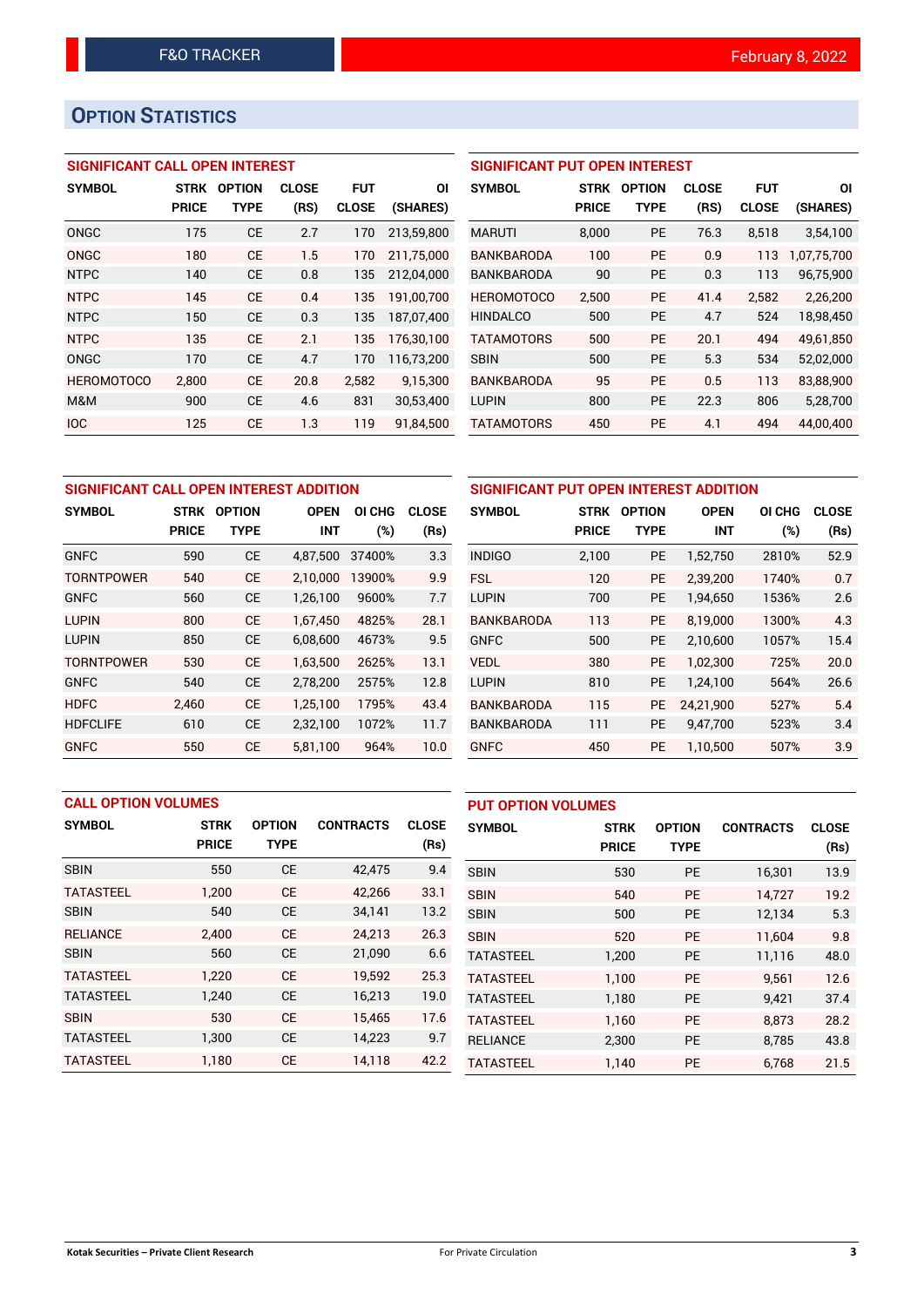## **RATING SCALE (PRIVATE CLIENT GROUP)**

- **BUY**  Stock/Index looks strong from the expiry/near term perspective and is expected to gain on the basis of technical and/or derivative parameters. Time frame is minimum of current expiry and in certain cases extend to the next series depending on the stock behaviour. Strict stop loss needs to be adhered to for every buy/long recommendation given.
- **SELL** Stock/Index looks weak from the expiry/near term perspective and is expected to gain on the basis of technical and/or derivative parameters. Time frame is minimum of current expiry and in certain cases extend to the next series depending on the stock behaviour. Strict stop loss needs to be adhered to for every sell/short recommendation given.

#### **FUNDAMENTAL RESEARCH TEAM (PRIVATE CLIENT GROUP)**

**Shrikant Chouhan Arun Agarwal Amit Agarwal, CFA Hemali Dhame** shrikant.chouhan@kotak.com arun.agarwal@kotak.com agarwal.amit@kotak.com Hemali.Dhame@kotak.com +91 22 6218 5408 +91 22 6218 6443 +91 22 6218 6439 +91 22 6218 6433

Metals & Mining, Midcap Pharmaceuticals Pharmaceuticals Research Associate Support Executive<br>
iatin.damania@kotak.com purvi.shah@kotak.com rini.mehta@kotak.com k.kathirvelu@kotak.com jatin.damania@kotak.com

**Sumit Pokharna** Pankaj Kumar<br>Oil and Gas, Information Tech Construction, sumit.pokharna@kotak.com pankajr.kumar@kotak.com

Construction, Capital Goods & Midcaps +91 22 6218 6438 +91 22 6218 6434

Transportation, Paints, FMCG

**Jatin Damania Purvi Shah Rini Mehta K. Kathirvelu** +91 22 6218 6440 +91 22 6218 6432 +91 80801 97299 +91 22 6218 6427

## **TECHNICAL RESEARCH TEAM (PRIVATE CLIENT GROUP)**

**Shrikant Chouhan Amol Athawale Sayed Haider** [shrikant.chouhan@kotak.com](mailto:shrikant.chouhan@kotak.com) [amol.athawale@kotak.com](mailto:amol.athawale@kotak.com) Research Associate +91 22 6218 5408 +91 20 6620 3350 [sayed.haider@kotak.com](mailto:sayed.haider@kotak.com)

+91 22 62185498

#### **DERIVATIVES RESEARCH TEAM (PRIVATE CLIENT GROUP)**

+91 79 6607 2231 +91 22 6218 5497 +91 33 6615 6273

**Sahaj Agrawal Prashanth Lalu Prasenjit Biswas, CMT, CFTe** [prasenjit.biswas@kotak.com](mailto:prasenjit.biswas@kotak.com)